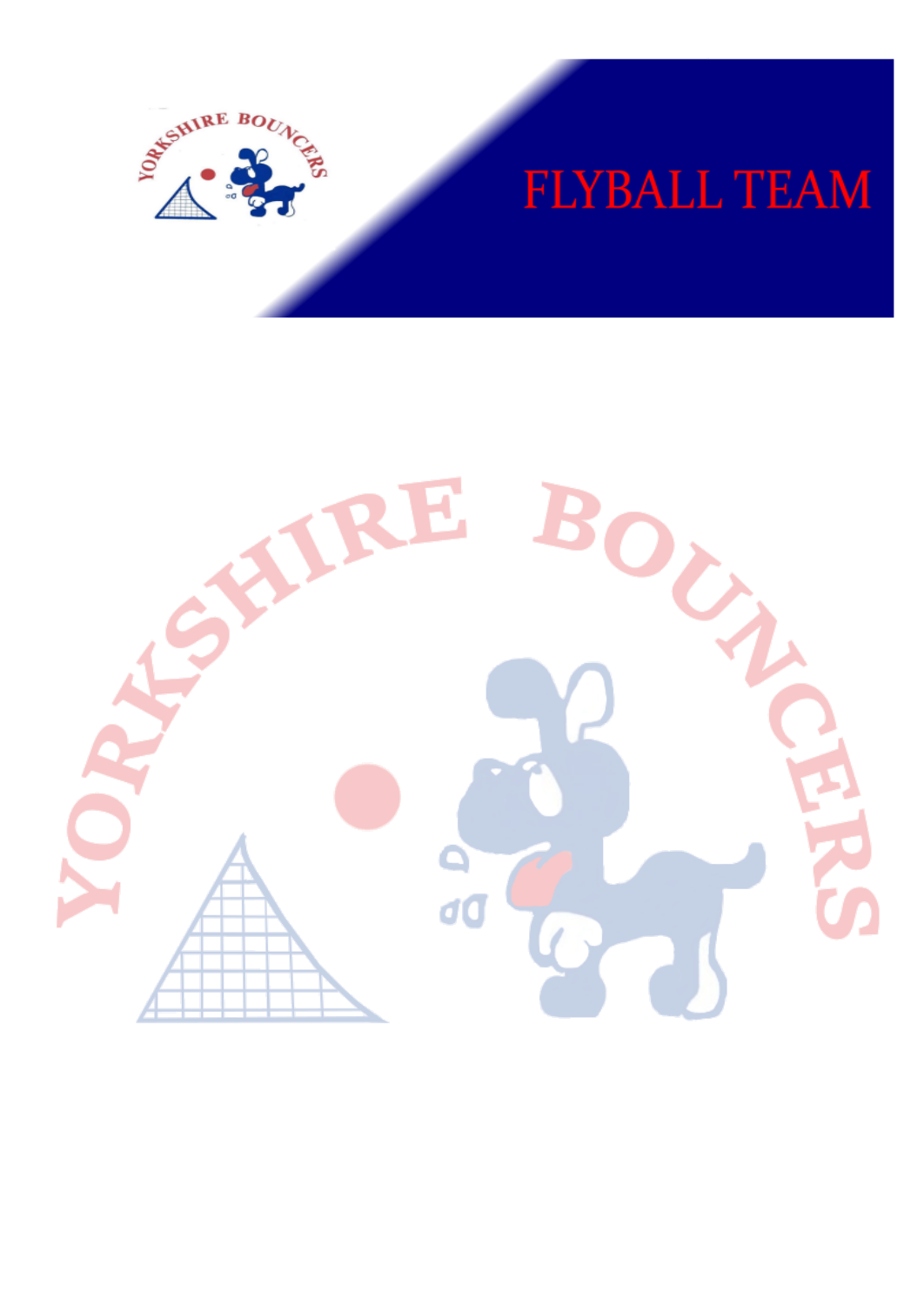## PRESENTS

## A BRITISH FLYBALL ASSOCIATION SANCTIONED LIMITED OPEN TOURNAMENT @ Dogs Unleashed  $(36TEAMS - 2DAYs)$

02-03rd July

**Depending on numbers of open entries may offer Foundations.**

**Please provide the number of wrist bands you need for competing team members. Extra wrist bands can be bought for £5 each.**

**Driffield Showground, East Yorkshire YO25 9DN**

[will.whiteley@yahoo.co.uk](mailto:will.whiteley@yahoo.co.uk)

## 07766781683

*Closing date for entries*:

02/06/ 2022

#### **Event is Block format on grass**

**Camping available Friday after 1pm until Monday @£10 per unit per night.**

**Payments by cheque payable to YORKSHIRE BOUNCERS or bank transfer 40-40-22, 41803360 Entries by Google form preferred -**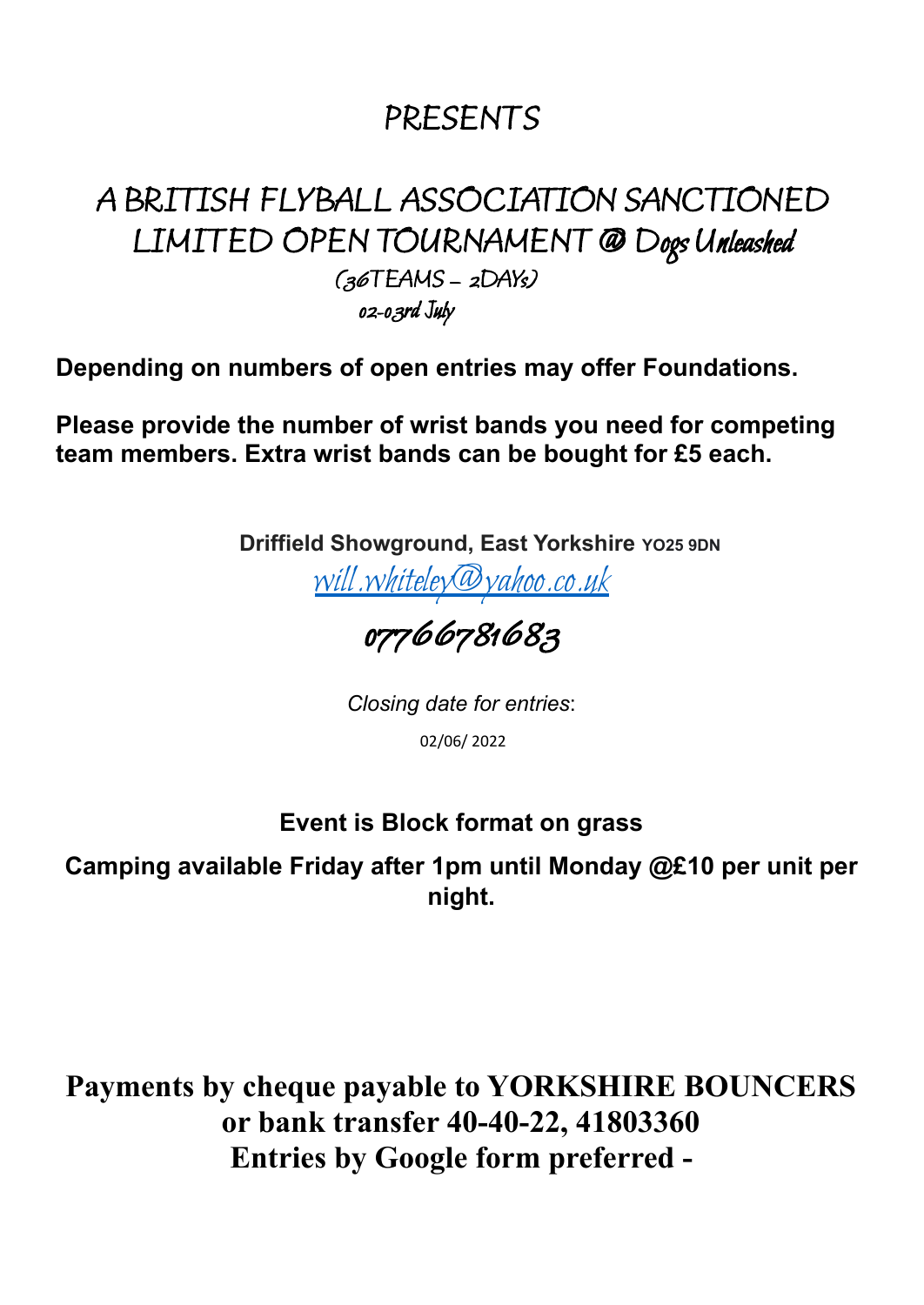#### **[https://docs.google.com/forms/d/1zStiys3Phgt22\\_VS8Xsb-6B](https://docs.google.com/forms/d/1zStiys3Phgt22_VS8Xsb-6BYclOHgS4NspqSKam2TbU/edit?fbclid=IwAR3cw-8NWpEZ7rTUkKW9fwd33wjY2ibHiMWLKq2qE5yNAT0p3hFciqB6_Q0) [YclOHgS4NspqSKam2TbU/edit?fbclid=IwAR3cw-8NWpEZ](https://docs.google.com/forms/d/1zStiys3Phgt22_VS8Xsb-6BYclOHgS4NspqSKam2TbU/edit?fbclid=IwAR3cw-8NWpEZ7rTUkKW9fwd33wjY2ibHiMWLKq2qE5yNAT0p3hFciqB6_Q0) [7rTUkKW9fwd33wjY2ibHiMWLKq2qE5yNAT0p3hFciqB6](https://docs.google.com/forms/d/1zStiys3Phgt22_VS8Xsb-6BYclOHgS4NspqSKam2TbU/edit?fbclid=IwAR3cw-8NWpEZ7rTUkKW9fwd33wjY2ibHiMWLKq2qE5yNAT0p3hFciqB6_Q0) [\\_Q0](https://docs.google.com/forms/d/1zStiys3Phgt22_VS8Xsb-6BYclOHgS4NspqSKam2TbU/edit?fbclid=IwAR3cw-8NWpEZ7rTUkKW9fwd33wjY2ibHiMWLKq2qE5yNAT0p3hFciqB6_Q0)**

#### **email or send to tournament organiser. 6 Accommodation rd, Langtoft, Driffield YO253TQ**

#### **Limited Open Sanctioned Tournament (90)**

Declared times must be submitted in writing (or email) at least 14 days before the tournament.

*N.B. Team break-out time is more than 1/4 a second faster than declared time.*

|                         | <b>Team Name</b> | <b>BFA Number</b> |
|-------------------------|------------------|-------------------|
|                         |                  |                   |
| $\overline{\mathbf{2}}$ |                  |                   |
| 3                       |                  |                   |
| л                       |                  |                   |
| 5                       |                  |                   |
| 6                       |                  |                   |

#### **Open teams £45 per team**

**Foundation Teams £8 per dog with a max of £32**

| Team Captain: | Address: |
|---------------|----------|
| Tel No        |          |
| Email:        |          |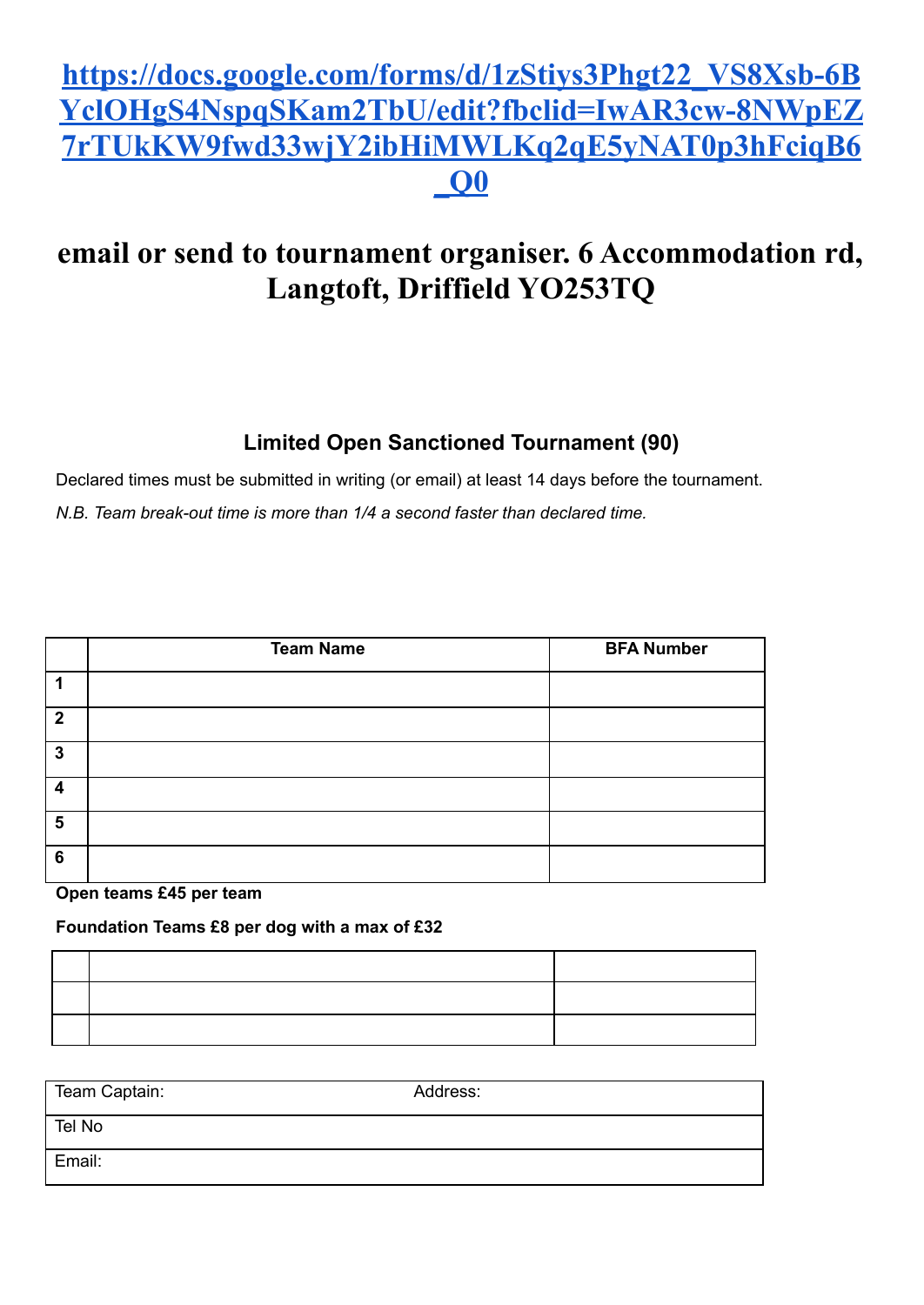# **Tournament Rules and Regulations See BFA Constitution and rules of racing for full list**

1) The event organiser(s) reserve the right to refuse entries and admission to the event of any persons not in good standing within the BFA.

- 2) No person shall carry out punitive or harsh handling of a dog at the event.
- 3) Bitches in season are not allowed near the tournament area. Mating of dogs is not allowed.
- 4) A dog must be withdrawn from competition if it is:
	- a) Suffering from infectious or contagious diseases.
	- b) A danger to the safety of any person or animal.
	- c) Likely to cause suffering to the dog if it continues to compete.
- 5) It is the Team Captain's responsibility to ensure the Team is available for their division and recording of running order.
- 6) The organiser(s) reserve the right to make any alterations they deem necessary in the event of unforeseen circumstances.
- 7) All dogs enter the event at their own risk and whilst every care will be taken, the Event Organiser (s) cannot accept responsibility for damage, injury or loss however caused to dogs, persons or property whilst at the event.
- 8) All owners/handlers must clear up after their dogs and deposit waste in